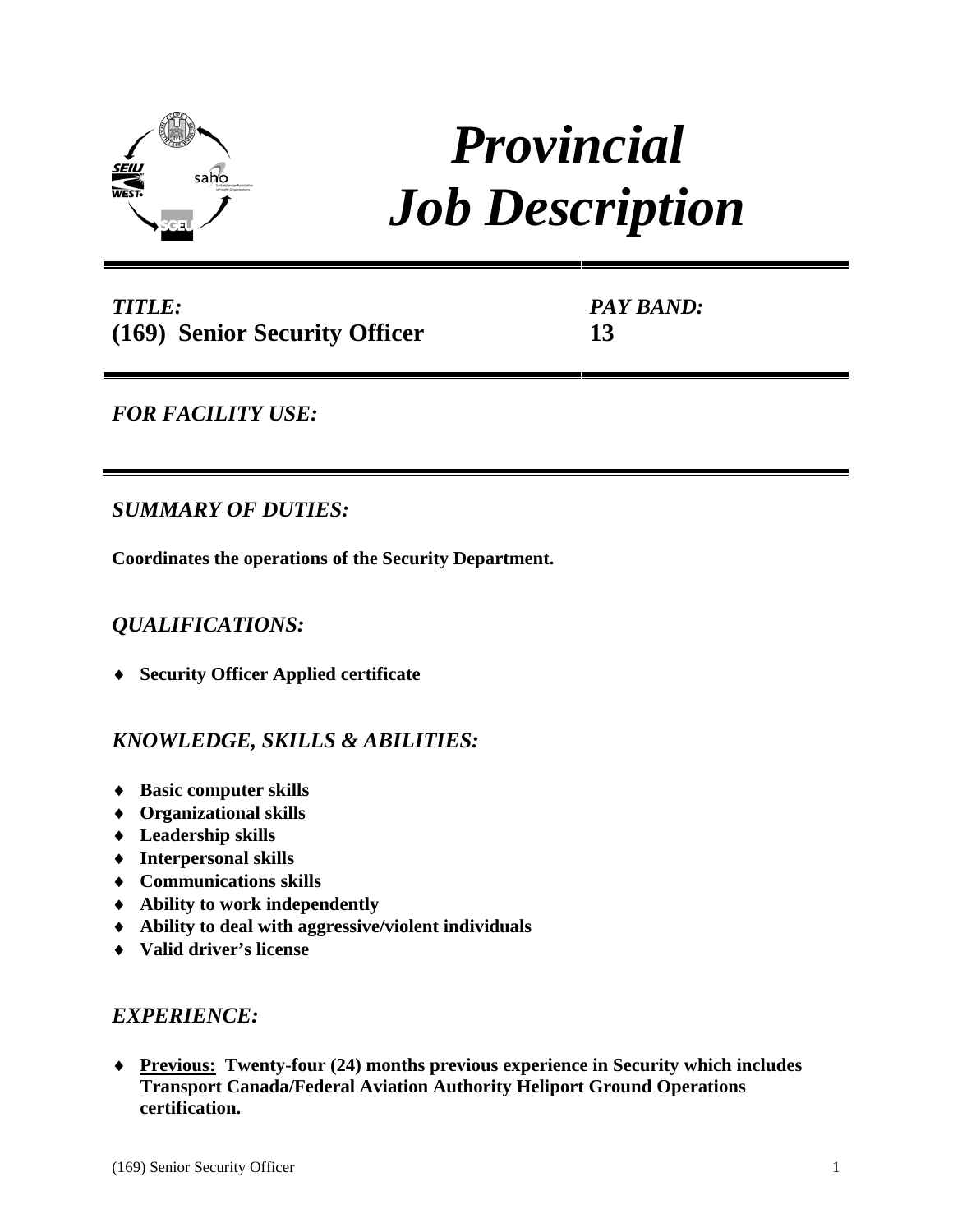## *KEY ACTIVITIES:*

#### **A. Administration / Coordination**

- ♦ **Prioritizes workload and schedules workflow.**
- ♦ **Interviews and trains security officers.**
- ♦ **Provides input into job performance appraisals and performance reviews.**
- ♦ **Approves vacation requests and schedules replacement staff.**
- ♦ **Verifies and addresses department payroll concerns.**
- ♦ **Liaises with other departments, agencies (e.g., police) to resolve security issues.**
- ♦ **Conducts education sessions on security, fire and self-defence and records attendance.**
- ♦ **Provides security audits as requested by other departments.**
- ♦ **Assists with development of policies and procedures.**

#### **B. General Department Operations**

- ♦ **Maintains key control and photo ID systems and databases.**
- ♦ **Coordinates parking services.**
- ♦ **Contracts with outside agencies for professional/specialized services.**
- ♦ **Coordinates security card systems.**
- ♦ **Assesses, coordinates and implements traffic signage.**
- ♦ **Ensures compliance with protocols (e.g., parking, fire codes).**
- ♦ **Coordinates, implements and documents fire drills.**
- ♦ **Resolves disputes and inquiries pertaining to parking enforcement.**

#### **C. Security Duties**

- ♦ **Guards and observes patients, helps to locate missing or wandering patients.**
- ♦ **Guards lock-up areas.**
- ♦ **Responds to incidents that occur which may result in injury to persons.**
- ♦ **Defuses violent or aggressive situations.**
- ♦ **Restrains combative patients.**
- ♦ **Ensures patient census is accurate.**
- ♦ **Provides assistance to the safe drive/safe walk programs.**
- ♦ **Performs follow-up investigations of unusual incidents.**
- ♦ **Reviews and investigates unusual documented incidents to eliminate or reduce recurrence.**
- ♦ **Reviews security occurrence and use of force reports.**